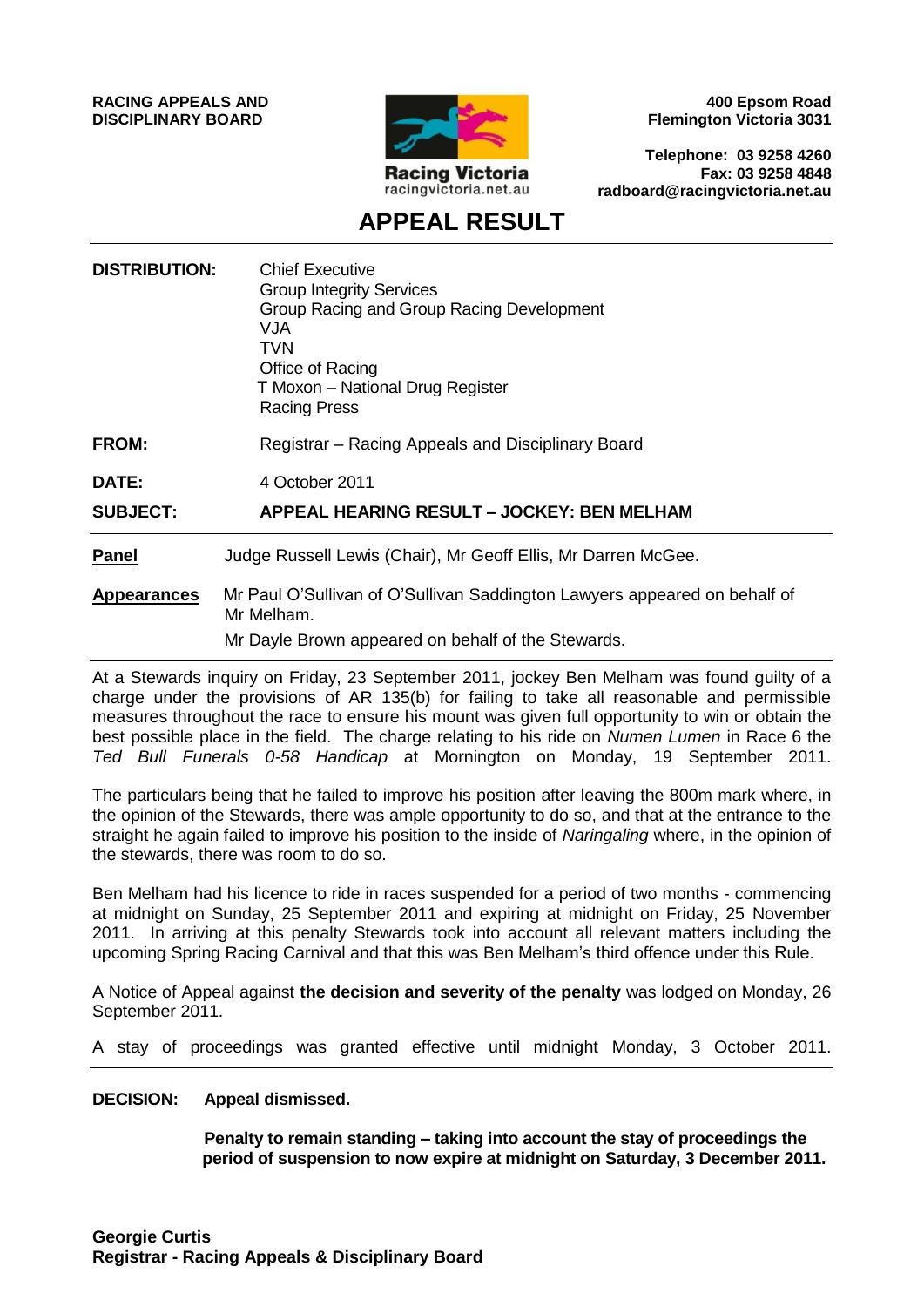# **TRANSCRIPT OF**

## **PROCEEDINGS**

#### **RACING APPEALS AND DISCIPLINARY BOARD**

\_\_\_\_\_\_\_\_\_\_\_\_\_\_\_\_\_\_\_\_\_\_\_\_\_\_\_\_\_\_\_\_\_\_\_\_\_\_\_\_\_\_\_\_\_\_\_\_\_\_\_\_\_\_\_\_\_\_\_\_\_\_\_

**HIS HONOUR JUDGE R.P.L. LEWIS, Chairman MR G. ELLIS MR D. McGEE**

#### **EXTRACT OF PROCEEDINGS**

#### **DECISION**

### **IN THE MATTER OF THE TED BULL FUNERALS HANDICAP OVER 1223 METRES AT MORNINGTON ON 19/9/11**

#### **JOCKEY: BEN MELHAM**

#### **MELBOURNE**

#### **TUESDAY, 4 OCTOBER 2011**

MR D. BROWN appeared on behalf of the RVL Stewards

MR P. O'SULLIVAN (instructed by O'Sullivan Saddington Lawyers) appeared on behalf of the Appellant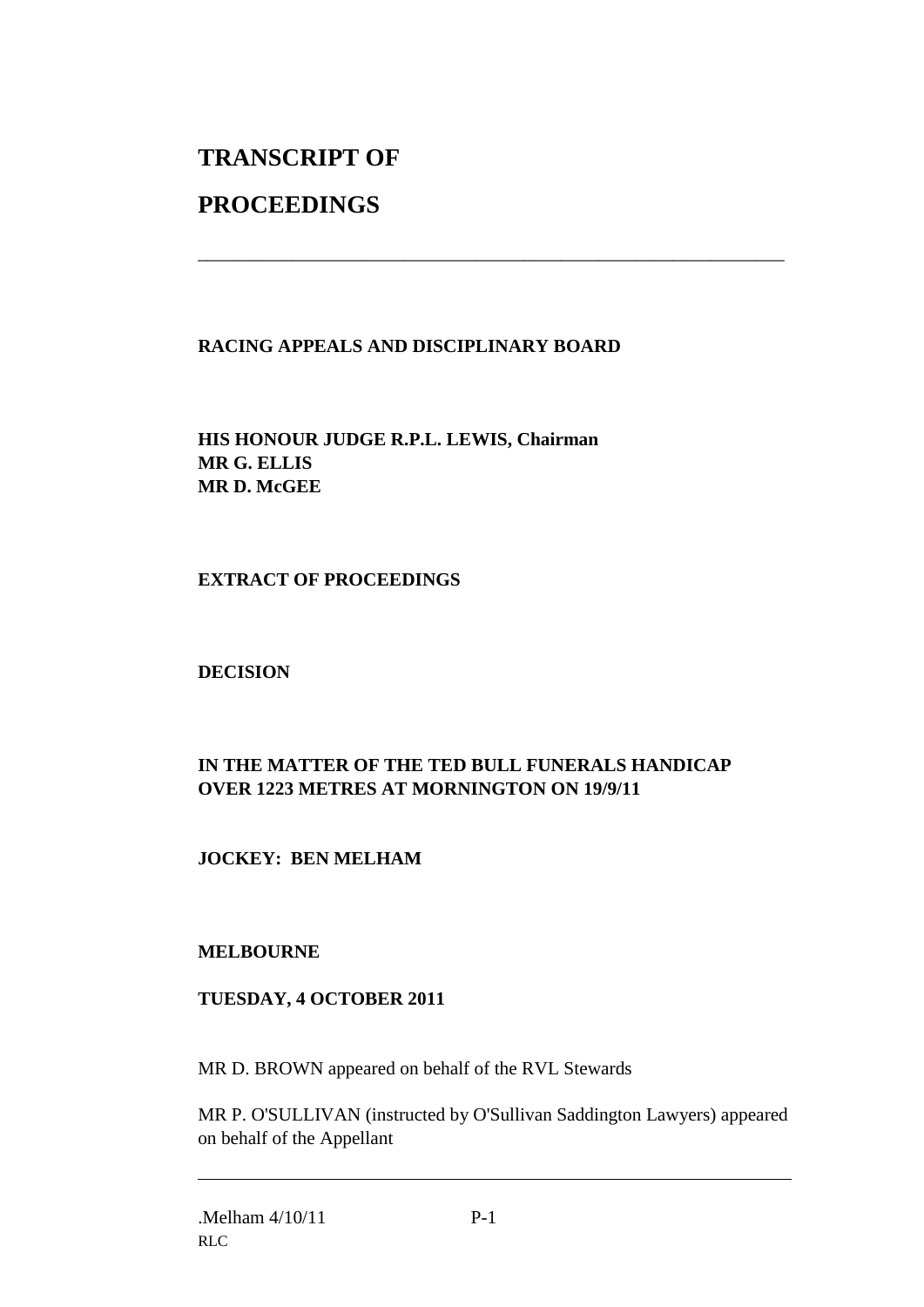CHAIRMAN: On Friday, 23 September 2011, Ben Melham was found guilty by Racing Victoria Ltd Stewards of a charge laid under Australian Rule of Racing 135(b). The rule is in the following terms:

*The rider of every horse shall take all reasonable and permissible measures throughout the race to ensure that his horse is given full opportunity to win or to obtain the best possible place in the field.*

Details of the charge were as follows: that Ben Melham, as the rider of Numen Lumen, in the Ted Bull Funerals 0-58 Handicap at Mornington over 1223 metres on 19 September 2011 failed to improve his position after leaving the 800-metre mark when there was ample opportunity to do so and at the entrance to the straight, he failed to improve his position to the inside of Naringaling where there was room to do so.

Ben Melham has now appealed to the Racing Appeals and Disciplinary Board against the conviction and penalty imposed by the Stewards, the penalty being a suspension of two months commencing at midnight on 25 September 2011. The Appellant was granted a stay of proceedings until midnight, Monday, 3 October 2011.

The onus of proof, the standard of proof and the test to be applied have been accurately set out in the written submissions to the Board tendered by the Stewards. Those matters have had the acquiescence of counsel for the Appellant, Mr O'Sullivan.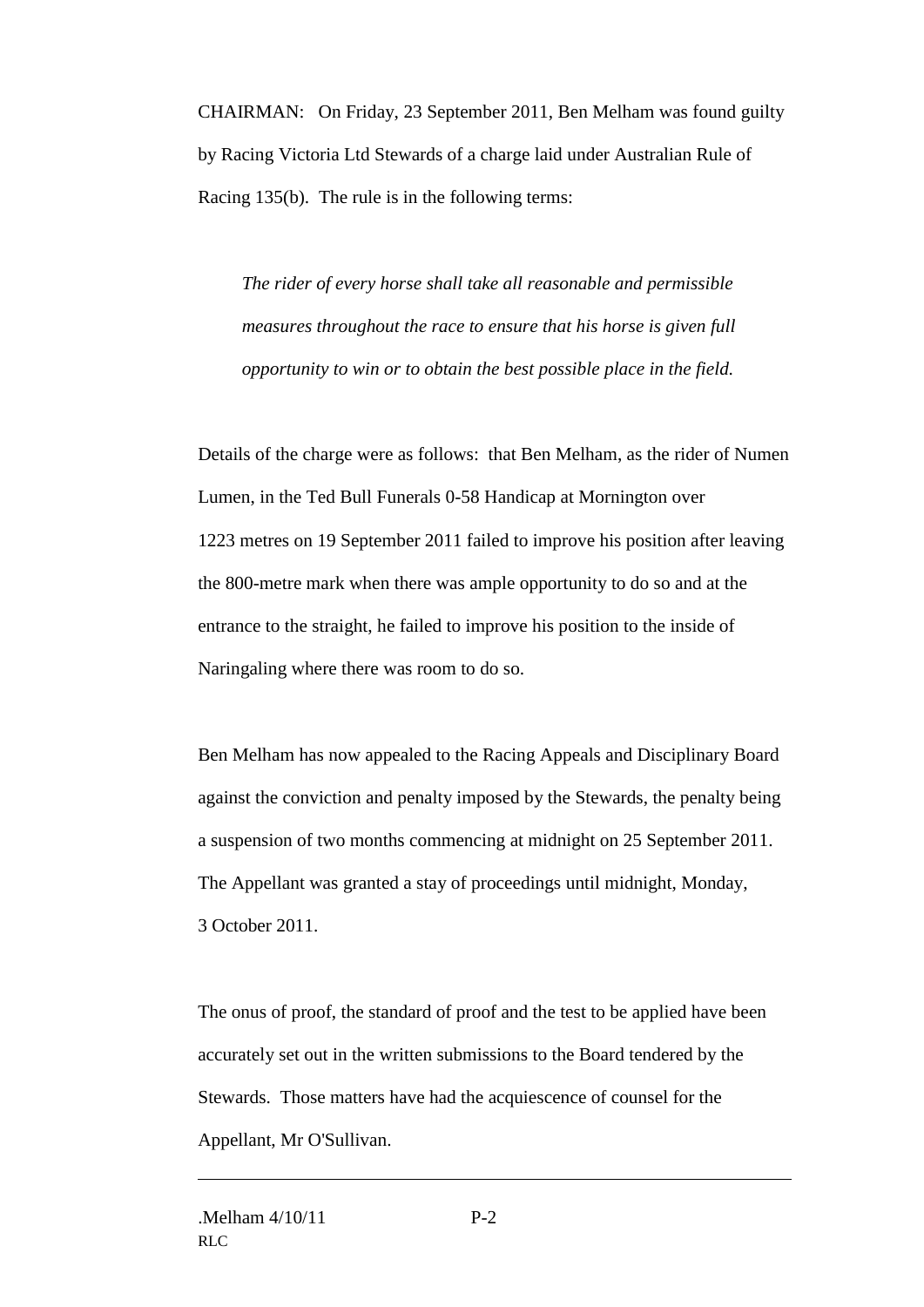I now turn to the circumstances on the day. On the day of the race, the track was rated a good 3 and the rail was out seven metres. Numen Lumen was a three-year-old colt and prior to the race was a six-start maiden with three placings. He was a short-priced favourite and had firmed from \$2.60 to \$2.15 in the betting. He ran 3rd, the margins being one length by .2 of a length. The race was one by Heavenly Dreams ridden by Dan Nikolic which ran second favourite, drifting from \$3.10 to \$4.60 in the betting.

At its previous run, which was a 0-58 Handicap over 1200 metres at Mornington, Numen Lumen, ridden by the Appellant, had knuckled at the start, thereby losing ground. According to the race summary, he came from 9th at the 400 to finish 2nd, beaten two lengths. He had firmed in the betting on that day from \$6.50 to \$3.40. Both the trainer and the jockey regarded this run as probably the horse's best run to that point in his career. At his previous run, the horse had run 3rd in a 1200-metre maiden at Geelong synthetic track, beaten by two lengths after leading from the 800 metres.

As to the pre-race instructions, there were no specific instructions but they were more general in terms. The trainer had acknowledged that the Appellant knew the horse, having ridden him previously, and simply said at page 3, line 4, "Just let him roll and let him breathe."

The Stewards' case is set out in the written submissions tendered to the Board in paragraphs 20 to 23 and I do not intend to repeat them. The Appellant's case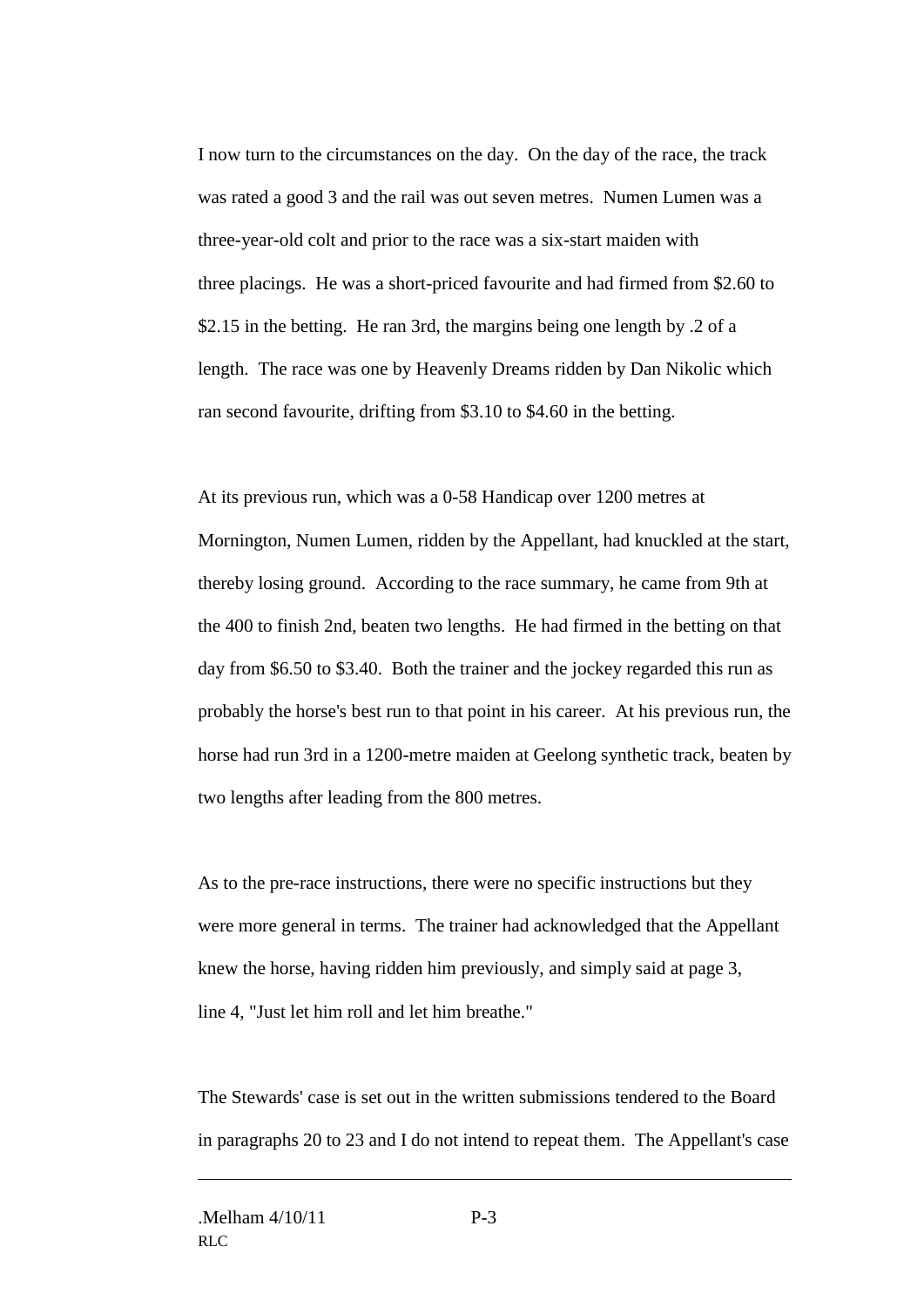is that the films tendered and shown to the Board were inconclusive. The explanation in relation to the first limb of the charge was that Nikolic's horse was shifting in and racing fiercely. It was conceded that there may have been half a run for the Appellant but he thought that Nikolic may have been taking his line. The Appellant conceded that he did ease when Nikolic crossed him. He said that his situation was compounded by the fact that the horse had breathing problems and inferred that it would have been detrimental to his mount's chances if he had dug him up, running the risk of the horse racing ungenerously. He also explained that if he had maintained and improved his position, he may have been caught in a pocket with Nikolic on his outside.

As to the second limb of the charge, the Appellant's explanation was fourfold. He conceded that there was a run on the inside at the entrance to the straight and that it had been there before a neat run appeared between Dale Smith's mount and Nikolic's mount. The Appellant did not take the inside run earlier because he thought that because the rail was out seven metres, that run would close; further, that his horse was claustrophobic and therefore it was preferable to go for the neat run which would have been wider had Nikolic's mount had a better kick.

Turning now to the evidence, the Stewards' relied on the evidence of Mr Reardon, a deputy chairman of Stewards and chairman on the day of the race, and in particular on his evidence before this Board, including his evidence relating to his interpretation of the films which were tendered in evidence. In essence, the Appellant relied upon the evidence of trainer Binaisse which, it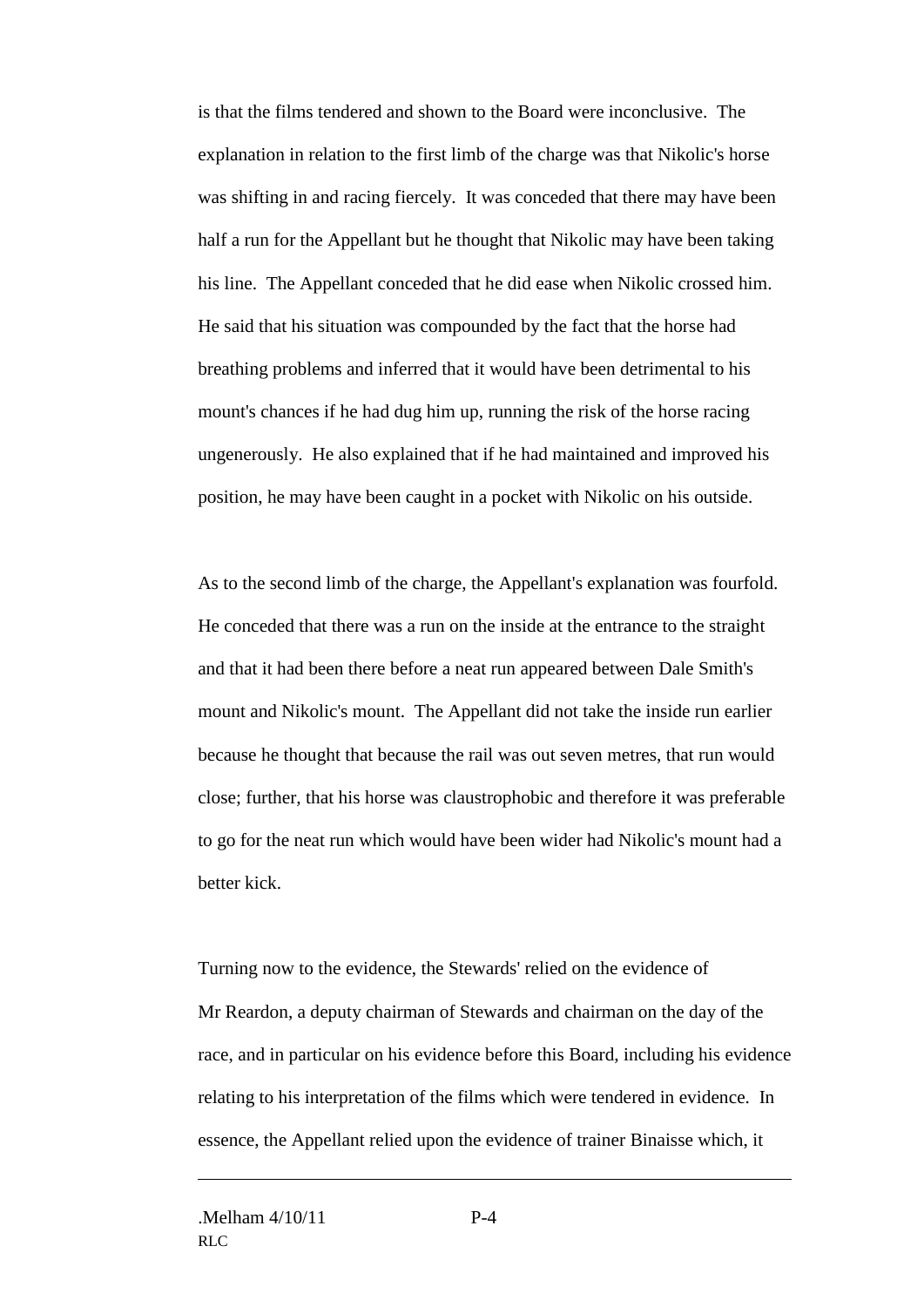was said, supported the explanations given by the Appellant at the Stewards' inquiry. The Appellant's counsel, Mr O'Sullivan, submitted that not only was the vision tendered inconclusive but there was conflict between the footage as viewed from tower 2 and what was viewed from tower 3.

The Board does not accord a great deal of weight to Mr Binaisse's evidence, much of it being based on assumption and speculation as to what may have been going through the Appellant's mind.

Contrary to Mr O'Sullivan's submissions, it is the Board's opinion that the films of the race are strongly supportive of the Stewards' allegations and not at all helpful to the Appellant's cause. In the Board's opinion, the films demonstrate that after leaving the 800 metres, the Appellant's mount was travelling nicely and was quite capable of taking a run on the inside of Nikolic's mount, thereby improving its position without much effort. Indeed, it was the obvious thing to do in the circumstances.

In so finding, the Board rejects the explanation that Nikolic was crowding the Appellant and accepts Mr Reardon's evidence on this point. Instead, the Appellant passed up that opportunity and allowed Nikolic, who was riding the second favourite, to go forward of him and obtain an advantage.

The Board rejects the Appellant's argument that his mount was racing fiercely and regards his statements that his mount was panicking and that he had safety concerns as fanciful. The Board rejects the Appellant's alleged concern that if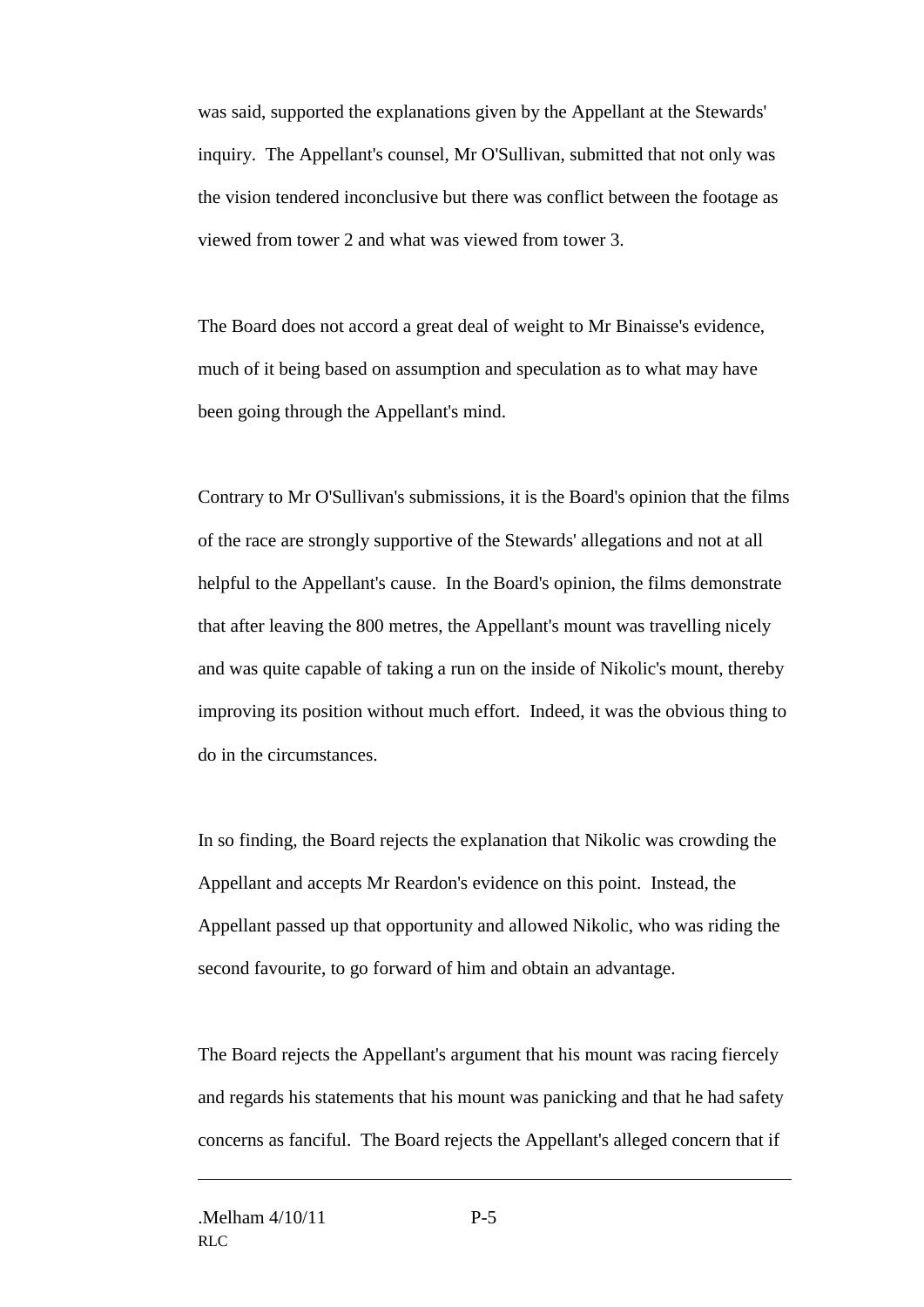he had maintained or improved his position inside Nikolic, he may have been boxed in.

As for what occurred at the entrance to the straight, the Board finds it difficult to understand why the Appellant would look for a run between horses where none existed and when a clear run was available to the inside of Naringaling, a run which he ultimately took. There is no doubt that had the Appellant taken the run when it appeared, he would have at least run 2nd, if not troubled the winner.

The Appellant conceded to the stewards that his decision not to take the run earlier was simply an error of judgment, in effect arguing that it is easy to be wise after the event.

In conclusion, the Board is satisfied that the Appellant's riding at the designated points in the race were not mere errors of judgment, rather, errors of judgment of a kind which may only be characterised as culpable or blameworthy. Objectively considered, the Appellant failed to make a sufficient effort to improve his position after leaving the 800 metres when, on the evidence before the Board, he had clear running for a considerable distance and could easily have improved his position by letting his mount roll. Further, that at the entrance to the straight, the only reasonable option was to take a run on the inside of Naringaling well before he did.